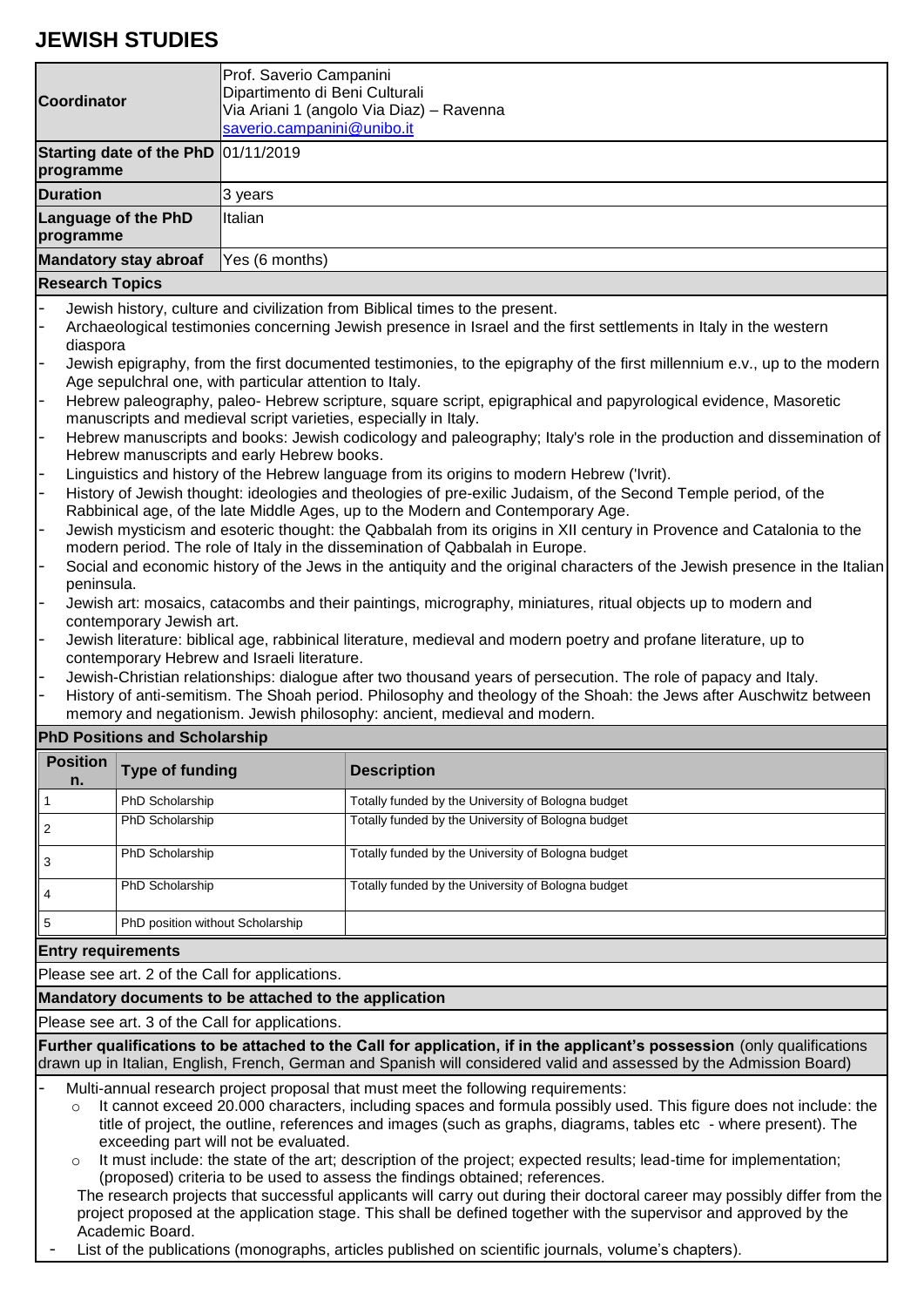| List of the minor publications (conference papers, etc.).                                                                                                                                                                                                                                                                                                                                                                                                                                                                                                                                                                                                                                                                                                |                                                                                                                                                                             |                                                                                                                                                                                                                                                                                                          |                                                                                                                                                                                                                                                                                                                                              |  |  |  |
|----------------------------------------------------------------------------------------------------------------------------------------------------------------------------------------------------------------------------------------------------------------------------------------------------------------------------------------------------------------------------------------------------------------------------------------------------------------------------------------------------------------------------------------------------------------------------------------------------------------------------------------------------------------------------------------------------------------------------------------------------------|-----------------------------------------------------------------------------------------------------------------------------------------------------------------------------|----------------------------------------------------------------------------------------------------------------------------------------------------------------------------------------------------------------------------------------------------------------------------------------------------------|----------------------------------------------------------------------------------------------------------------------------------------------------------------------------------------------------------------------------------------------------------------------------------------------------------------------------------------------|--|--|--|
| Teaching activity carried out at university level<br>Research activity of any kind - whether basic, applied, translational, etc. - carried out in any capacity, including when<br>$\overline{\phantom{a}}$                                                                                                                                                                                                                                                                                                                                                                                                                                                                                                                                               |                                                                                                                                                                             |                                                                                                                                                                                                                                                                                                          |                                                                                                                                                                                                                                                                                                                                              |  |  |  |
| covered by research grants, and as a staff member of research projects                                                                                                                                                                                                                                                                                                                                                                                                                                                                                                                                                                                                                                                                                   |                                                                                                                                                                             |                                                                                                                                                                                                                                                                                                          |                                                                                                                                                                                                                                                                                                                                              |  |  |  |
| Working activity                                                                                                                                                                                                                                                                                                                                                                                                                                                                                                                                                                                                                                                                                                                                         |                                                                                                                                                                             |                                                                                                                                                                                                                                                                                                          |                                                                                                                                                                                                                                                                                                                                              |  |  |  |
| Vocational internships                                                                                                                                                                                                                                                                                                                                                                                                                                                                                                                                                                                                                                                                                                                                   |                                                                                                                                                                             |                                                                                                                                                                                                                                                                                                          |                                                                                                                                                                                                                                                                                                                                              |  |  |  |
| $\overline{\phantom{a}}$<br>programmes).                                                                                                                                                                                                                                                                                                                                                                                                                                                                                                                                                                                                                                                                                                                 | Study periods completed outside their countries of origin (e.g. Erasmus programme or other similar mobility                                                                 |                                                                                                                                                                                                                                                                                                          |                                                                                                                                                                                                                                                                                                                                              |  |  |  |
|                                                                                                                                                                                                                                                                                                                                                                                                                                                                                                                                                                                                                                                                                                                                                          |                                                                                                                                                                             | Other qualifications attesting the suitability of the applicants (scholarships, awards, etc).                                                                                                                                                                                                            |                                                                                                                                                                                                                                                                                                                                              |  |  |  |
|                                                                                                                                                                                                                                                                                                                                                                                                                                                                                                                                                                                                                                                                                                                                                          |                                                                                                                                                                             | <b>Entry exams</b> (art. 4 of the Call for applications)                                                                                                                                                                                                                                                 |                                                                                                                                                                                                                                                                                                                                              |  |  |  |
| <b>Examination type</b>                                                                                                                                                                                                                                                                                                                                                                                                                                                                                                                                                                                                                                                                                                                                  | Schedule (please, note that applicants shall not receive any<br>communication concerning the exams schedule)                                                                |                                                                                                                                                                                                                                                                                                          | <b>Examination results publication</b><br>(please, note that applicants shall<br>not receive any communication<br>concerning the publication of results)                                                                                                                                                                                     |  |  |  |
| <b>Qualifications</b><br>and research<br>project<br>evaluation                                                                                                                                                                                                                                                                                                                                                                                                                                                                                                                                                                                                                                                                                           | Non-presential.                                                                                                                                                             |                                                                                                                                                                                                                                                                                                          | The results of the qualifications and<br>research project evaluation shall be<br>available online starting from the<br>12/07/2019 at the page<br>http://studenti.unibo.it (please,<br>select: (please, select "summary of<br>the requests in progress" - "see<br>detail" and open the pdf file "risultati<br>valutazione titoli e progetto") |  |  |  |
|                                                                                                                                                                                                                                                                                                                                                                                                                                                                                                                                                                                                                                                                                                                                                          | <b>Date</b>                                                                                                                                                                 | 17/07/2019<br>In case that the oral examination cannot be completed in<br>one day due to the large number of applicants, the oral<br>exam schedule shall be made available at the webpage<br>http://studenti.unibo.it together with the results of the<br>qualifications and research project evaluation | The results of the oral examination<br>shall be available on the webpage<br>http://studenti.unibo.it starting from<br>18/07/2019 (please, select<br>"summary of the requests in<br>progress" - "see detail" and open the<br>pdf file "risultati prova orale")                                                                                |  |  |  |
| <b>Oral examination</b>                                                                                                                                                                                                                                                                                                                                                                                                                                                                                                                                                                                                                                                                                                                                  | <b>Place</b>                                                                                                                                                                | Ravenna - Via degli Ariani 1<br>Dipartimento di Beni Culturali                                                                                                                                                                                                                                           |                                                                                                                                                                                                                                                                                                                                              |  |  |  |
|                                                                                                                                                                                                                                                                                                                                                                                                                                                                                                                                                                                                                                                                                                                                                          | Time                                                                                                                                                                        | 10:00                                                                                                                                                                                                                                                                                                    |                                                                                                                                                                                                                                                                                                                                              |  |  |  |
|                                                                                                                                                                                                                                                                                                                                                                                                                                                                                                                                                                                                                                                                                                                                                          | I Applicants can ask to take the exam remotely using Skype. For further details please refer to the<br>relevant provision laid down in art. 4 of the Call for applications. |                                                                                                                                                                                                                                                                                                          |                                                                                                                                                                                                                                                                                                                                              |  |  |  |
| <b>Evaluation criteria</b>                                                                                                                                                                                                                                                                                                                                                                                                                                                                                                                                                                                                                                                                                                                               |                                                                                                                                                                             |                                                                                                                                                                                                                                                                                                          |                                                                                                                                                                                                                                                                                                                                              |  |  |  |
|                                                                                                                                                                                                                                                                                                                                                                                                                                                                                                                                                                                                                                                                                                                                                          |                                                                                                                                                                             | Points will be allocated to applications out of a total of 100 on the basis of the following weighting:                                                                                                                                                                                                  |                                                                                                                                                                                                                                                                                                                                              |  |  |  |
| Qualifications and research project<br>1.                                                                                                                                                                                                                                                                                                                                                                                                                                                                                                                                                                                                                                                                                                                |                                                                                                                                                                             |                                                                                                                                                                                                                                                                                                          |                                                                                                                                                                                                                                                                                                                                              |  |  |  |
|                                                                                                                                                                                                                                                                                                                                                                                                                                                                                                                                                                                                                                                                                                                                                          |                                                                                                                                                                             | Minimum for admission to the oral exam: 30 points                                                                                                                                                                                                                                                        |                                                                                                                                                                                                                                                                                                                                              |  |  |  |
| Maximum: 50 points<br>Only qualifications relating to the last 5 calendar years prior to the calendar year of publication of the Call for<br>applications shall be taken into consideration, with the exception of the University Degree (Diploma di laurea). Please,<br>note that qualifications must be consistent with the PhD Programme.<br>Points relating to qualifications shall be allocated on the basis of the following criteria:<br>Graduation final mark. Undergraduates shall be evaluated on the basis of the Weighted Average Mark (WAM):<br>max 5 points<br>Publications: max 5 points<br>-<br>Other qualifications: max 5 points<br>Points relating to the research project shall be allocated on the basis of the following criteria: |                                                                                                                                                                             |                                                                                                                                                                                                                                                                                                          |                                                                                                                                                                                                                                                                                                                                              |  |  |  |
| scientific value and ground-breaking nature of the proposal: max 15 points<br>description and structure of the proposal: max 10 points<br>proposal feasibility: max 10 points                                                                                                                                                                                                                                                                                                                                                                                                                                                                                                                                                                            |                                                                                                                                                                             |                                                                                                                                                                                                                                                                                                          |                                                                                                                                                                                                                                                                                                                                              |  |  |  |
| <b>Oral examination</b><br>2.                                                                                                                                                                                                                                                                                                                                                                                                                                                                                                                                                                                                                                                                                                                            |                                                                                                                                                                             |                                                                                                                                                                                                                                                                                                          |                                                                                                                                                                                                                                                                                                                                              |  |  |  |
| Minimum for inclusion in the final ranking list :30 points<br>Maximum: 50 points<br>Oral examination includes the presentation of the research project and is intended to assess the suitability of the<br>applicant in respect of the pursuing of scientific research as well as the general knowledge of issues connected to the<br>PhD Programme. During the oral examination, knowledge of English and Hebrew languages will be assessed.<br>The oral examination is carried out in Italian.                                                                                                                                                                                                                                                         |                                                                                                                                                                             |                                                                                                                                                                                                                                                                                                          |                                                                                                                                                                                                                                                                                                                                              |  |  |  |
| Points relating to the oral examination shall be allocated on the basis of the following criteria:<br>knowledge of the foreign languages: may 15 points                                                                                                                                                                                                                                                                                                                                                                                                                                                                                                                                                                                                  |                                                                                                                                                                             |                                                                                                                                                                                                                                                                                                          |                                                                                                                                                                                                                                                                                                                                              |  |  |  |

- knowledge of the foreign languages: max 15 points
- research project presentation: max 20 points
- general knowledge of issues connected to the PhD Programme: max 15 points

Possible evaluation sub-criteria will be available on the [Unibo website,](https://www.unibo.it/en/teaching/phd/2019-2020#!) selecting the relevant PhD Programme  $\rightarrow$  "PhD programme information" at the bottom of the page in the section "Notices".